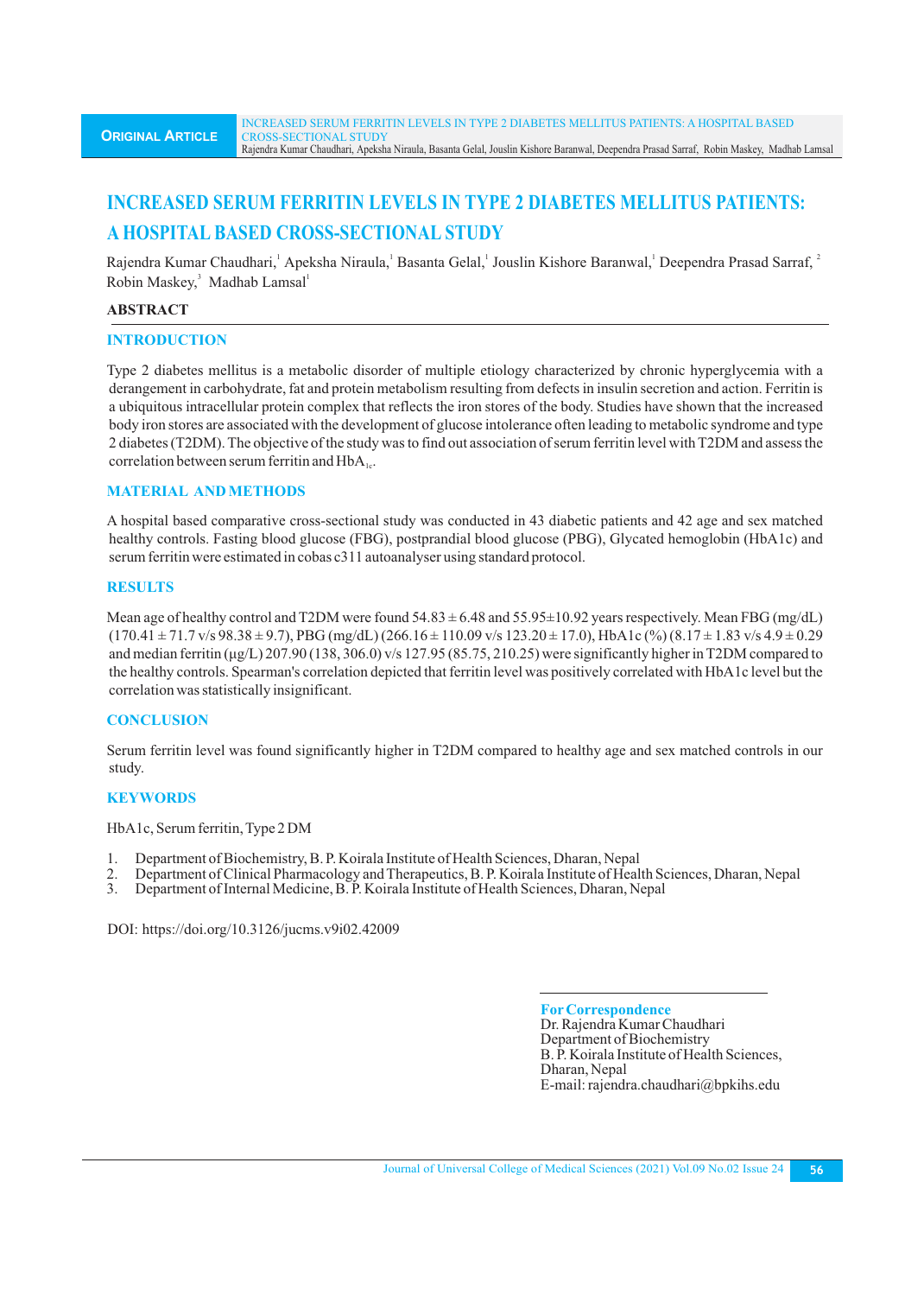#### **INTRODUCTION**

**ORIGINAL ARTICLE**

Type 2 diabetes mellitus (T2DM) is increasingly gaining importance as public health problem in our country. The pathogenesis of T2DM is not fully understood as multiple factors appear to be involved. One of these factors may be an excessive absorption and storage of dietary iron.<sup>1</sup> Increased body iron store has been emerging as putative risk factor for development of insulin resistance and cardiovascular diseases (CVD). Basic, clinical, and epidemiological studies have generated ample scientific evidence to suggest that iron overload is proinflammatory and proatherosclerotic.<sup>2</sup>

Diabetes mellitus (DM) is an early complication of idiopathic hemochromatosis and about 60% of the idiopathic hemochromatosis cases manifested as DM. Glycemic status improvement is seen in the patients after decrement in body iron stores by phlebotomy. Hence, this provides an insight that diabetes mellitus in these patients is a secondary and reversible manifestation of iron overload.<sup>1</sup>

A study report from Finland suggested a positive association between serum ferritin level and DM which has consequently encouraged investigating iron as a risk factor for DM.<sup>3</sup> Serum ferritin is an excellent biomarker of body iron stores and has been proposed as a component of the insulin resistance syndrome. In addition, excess iron deposition in the liver may cause insulin resistance by interfering with the ability of insulin to suppress hepatic glucose production.<sup>4,5</sup> Estimation of ferritin in our setup in T2DM patients may establish as a risk factor which may help in proper management of T2DM. This study aimed to outline the association of serum ferritin level between age and sex matched healthy control and T2DM patients and to determine the correlation between HbA1c and serum ferritin.

#### **MATERIAL AND METHODS**

A Hospital based cross-sectional study was conducted in the Department of Biochemistry in collaboration with Department of Internal Medicine at B. P. Koirala Institute of Health Sciences (BPKIHS), Dharan, Nepal between January 2017 and December 2017. Patients with more than 18 years old, having T2DM and under anti-diabetic medications were enrolled. Patients having overt thyroid dysfunction, chronic kidney disease, chronic liver disease and on corticosteroid therapy were excluded from this study. Considering 36.63 ug/L difference in serum ferritin between T2DM and normal healthy control, the sample size was calculated to be 80 at 5% type 1 error and 90% probability using power and sample size program version 3.0.34. Study participants were divided as 40 case and 40 control. Patients with T2DM (n=43) and age/sex matched healthy controls (n=42) were enrolled in the study after obtaining the written informed consent. Ethical

clearance (Code No: IRC/070/014) was obtained from Institutional Review Committee (IRC), B. P. Koirala Institute of Health Sciences, Dharan, Nepal.

**For cases:** Diagnosis of diabetes mellitus was made as per the guidelines of American Diabetes Association criteria (FBG ≥ 126 mg/dL and/or 2- hour PBG  $\geq$ 200 mg/dL or HbA1c  $\geq$ 7 6.5%). A structured self-designed proforma was used to collect the relevant data. A baseline evaluation of all participants was conducted including a clinical history followed by complete physical examination. The screening of the patients was carried out in the OPD of Internal Medicine department after consultation and physical assessment by the co-investigators and the collection and analysis of the sample was done by the investigator from department of Biochemistry.

**For control:** Age-matched apparently healthy individuals with FBG < 100 mg/dL plus 2-hour PBG < 140 mg/dL plus HbA1c <5.6% with no history of T2DM, no history of medication use and any other systemic illness were enrolled as controls.

Patients with chronic kidney disease, chronic liver disease, those on corticosteroid therapy and other states associated with altered serum ferritin like haemochromatosis, bleeding disorder, chronic alcoholics and anemia were excluded. Patients were considered as anemic if hemoglobin level is less than 13 gm/dL in male and 12 gm/dL in females. Individuals with repeated blood transfusion were also excluded.

**Anthropometric measurement:** Height (Cm), Weight (Kg), Blood Pressure (mmHg) and Waist circumference (Cm) of each participant were measured.

**Biochemical measurements**: Blood Glucose was estimated by hexokinase method in cobas c311 autoanalyser (Roche Diagnostics), HbA1c by turbidimetric immuno-inhibition method (TINIA) in cobas c311 autoanalyser (Roche Diagnostics) and serum Ferritin by particle enhanced immunoturbidimetric assay in cobas c311 autoanalyser (Roche Diagnostics).

**Statistical analysis:** Data were entered in MS Excel 2007. Descriptive statistics mean, standard deviation (SD) and percentage were calculated. Normality test was performed using Kolmogorov Smirnov test. Comparison of mean FBG, PBG, HbA1c between the T2DM and control group was done by Independent t-test. Comparison of median ferritin between T2DM and control group was done by Mann Whitney 'U' test. Spearman's correlation was used to correlate ferritin level with HbA1c. With P<0.05 considered as statistically significant. Statistical Package for Social Sciences version 11.5 (SPSS Inc., Chicago, USA) was used to analyze the data.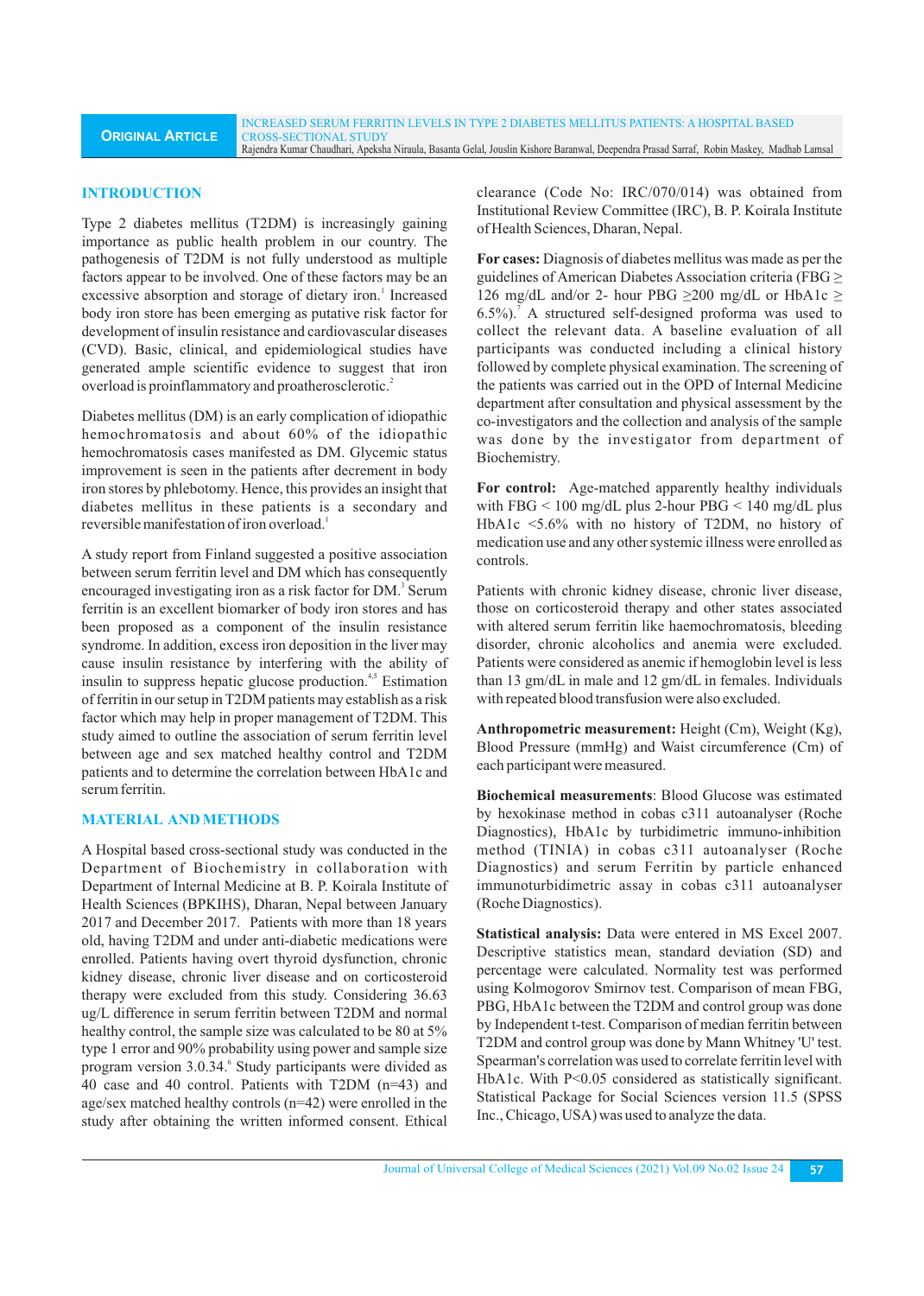#### **RESULTS**

**ORIGINAL ARTICLE**

The mean age of healthy control and T2DM were found 54.83  $\pm$  6.48 and 55.95 $\pm$ 10.92 years. Significantly higher mean SBP, DBP and BMI were found in T2DM compared to healthy controls (p value <0.05) as depicted in Table 1.

**Table 1. Clinical and Demographic Profile of the study participants.**

| <b>Variables</b>                       | T2DM              | Control                         | p value         |
|----------------------------------------|-------------------|---------------------------------|-----------------|
| Mean age (Years)                       | $55.95 \pm 10.92$ | 54 $83 \pm 648$                 | $0.568^{\rm a}$ |
| Gender                                 |                   |                                 |                 |
| Male                                   | 19                | 20                              | $0.548^{\rm a}$ |
| Female                                 | 24                | 23                              |                 |
| Systolic Blood Pressure (SBP) (mm Hg)  | $134 \pm 5.5$     | $115 \pm 40$                    | $0.003^{a*}$    |
| Diastolic Blood Pressure (DBP) (mm Hg) | $98 \pm 6.2$      | $82 \pm 4.0$                    | $0.02^{a*}$     |
| Body Mass Index (BMI) $(Kg/m2)$        |                   | $28.52 \pm 2.4$ $22.70 \pm 2.7$ | $0.01^{a*}$     |

a= Independent t-test; \**p* value< 0.05 is considered to be statistically significant

Mean FBG, PBG,  $HbA_{1c}$  and median ferritin were significantly higher in T2DM compared to healthy controls (p value=0.001) as depicted in Table 2.

**Table 2. Comparison of biochemical parameters of T2DM and healthy control.**

| <b>Variables</b>                               | $T2DM(n=43)$        | Control $(n=42)$      | <i>p</i> -value |
|------------------------------------------------|---------------------|-----------------------|-----------------|
| Mean FBG $(mg/dL)$                             | $170.41 \pm 71.76$  | $98.38 \pm 9.70$      | $0.001^{a*}$    |
| Mean PPG $(mg/dL)$                             | $266.16 \pm 110.09$ | $123.20 \pm 17.20$    | $0.001^{a*}$    |
| Mean HbA1c $(\%)$                              | $8.17 \pm 1.8$      | $4.96 \pm 0.29$       | $0.001^{a*}$    |
| Median Ferritin ( $\mu$ g/dL) 207.90 (138-306) |                     | 127.95 (85.75-210.25) | $0.001^{b*}$    |

<sup>a</sup> Independent t- test;  $\mathrm{Mann-Whitney}$  U test;  $\mathrm{*}p$  value < 0.05 is considered to be statistically significant

A significant positive correlation was found between HbA1c, FBG and PBG among T2DM and total participants but no significant correlation between HbA1c and ferritin was observed in cases as illustrated in Table 3 and 4. However statistically significant week positive correlation was found between HbA1c and serum ferritin levels in total participants  $r= 0.20, p<0.05$  as shown in Table 4.

**Table 3. Spearman's rho correlation between various biochemical parameters in T2DM (n=43).**

| <b>Variables</b> | <b>FBG</b>   | <b>PPG</b>   | HbA1c        | Ferritin    |
|------------------|--------------|--------------|--------------|-------------|
| <b>FBG</b>       |              | $r = 0.76**$ | $r=0.71**$   | $r = -0.01$ |
|                  |              | $p=0.001$    | $p=0.001$    | $p=0.94$    |
| <b>PPG</b>       | $r = 0.76**$ |              | $r = 0.58**$ | $r = 0.08$  |
|                  | $p=0.001$    |              | $p=0.001$    | $p=0.59$    |
| HbA1c            | $r = 0.71**$ | $r = 0.58**$ |              | $r=0.08$    |
|                  | $p=0.001$    | $p=0.001$    |              | $p=0.59$    |
| <b>Ferritin</b>  | $r = -0.01$  | $r = -0.06$  | $r = 0.08$   |             |
|                  | $p=0.94$     | $p=0.68$     | $p=0.59$     |             |

\*\*Statistically not significant at p value <0.05

**Table 4. Pearson's correlation between variables in total study participants (n=85).**

| <b>Variables</b> | <b>FBG</b> | <b>PBG</b> | $HbA_{1c}$ | <b>Ferritin</b> |
|------------------|------------|------------|------------|-----------------|
| <b>FBG</b>       |            | $r = 0.86$ | $r = 0.76$ | $r = 0.09$      |
|                  |            | $p=0.001$  | $p=0.001$  | $p=0.37$        |
| <b>PBG</b>       | $r = 0.86$ |            | $r = 0.69$ | $r = 0.05$      |
|                  | $p=0.001$  |            | $p=0.001$  | $p=0.69$        |
| $HbA_{1c}$       | $r = 0.76$ |            |            | $r = 0.20$      |
|                  | $p=0.001$  |            |            | $p=0.05*$       |
| <b>Ferritin</b>  | $r = 0.09$ | $r = 0.05$ | $r = 0.20$ |                 |
|                  | $p=0.37$   | $p=0.69$   | $p=0.05*$  |                 |

\*Statistically not significant at *p* value <0.05

We found significantly higher levels of median serum ferritin in males (238 (151.8, 323.4) as compared to females (158  $(109, 233.5)$ ; p value=0.02) in T2DM as depicted in Figure 1.



**Figure 1. Serum Ferritin levels in male and female T2DM patients.**

### **DISCUSSION**

The incidence and prevalence of T2DM is rapidly increasing in our part of world. There are multifactorial etiologies for development of T2DM. Increased iron level or iron overload and high serum ferritin level is considered to be one of them.<sup>8</sup> Therefore, we conducted this comparative cross-sectional study to delineate the association of serum ferritin with T2DM and correlation between and HbA1c, FBG, PBG and HbA1c in T2DM as well as healthy controls.

Elimam et al. have reported positive correlation between serum ferritin, HbA1c and CRP levels and highlighting the direct association of inflammation and glycemic control ongoing in T2DM patients.<sup>9</sup> There has not been a very consistent finding between elevated body iron stores and serum insulin and blood glucose levels.<sup>10</sup> A study conducted on 9,486 participants out of total 16573 individuals in the United State by Ford et alin 1999 reported that serum ferritin levels were lowest in non-diabetic, higher in pre-diabetic and highest in diabetic patients.<sup>11</sup> Similarly, a study from China by Liu et al.found an increase in the HOMA-IR values in parallel to the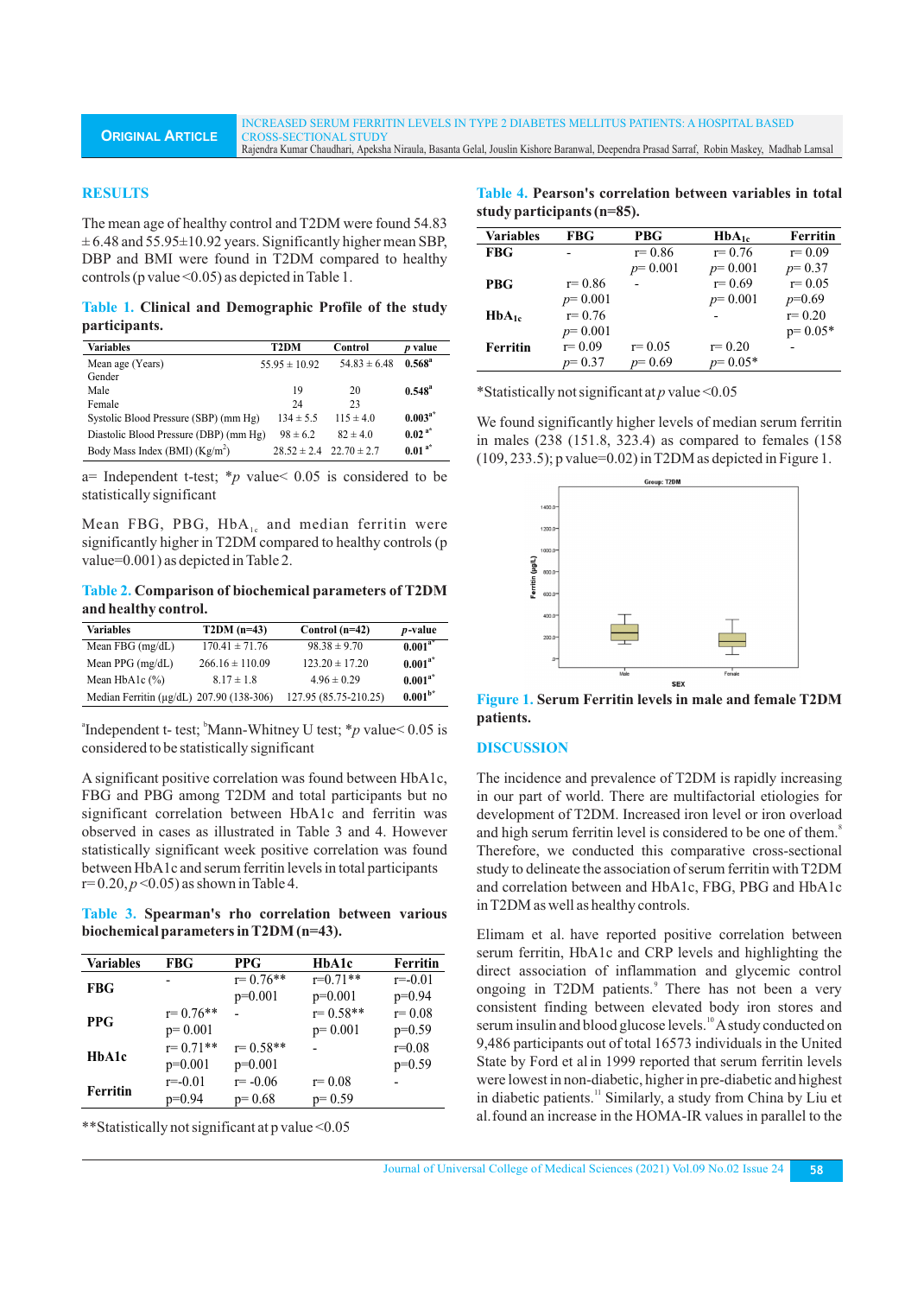increases in serum ferritin levels and the decrease in insulin secretion from the pancreas.<sup>12</sup> In accordance to the present study, Wolide et al.reported significantly higher ferritin, waist circumference, BMI, and blood pressure values in patients with type 2 DM compared to the healthy control  $(p<0.0001)$ .<sup>13</sup> A study by Andrews et al. conducted on diabetic obese and non-obese patients and healthy controls depicted higher serum ferritin and inflammatory status in obese patients than the control group reflecting a significant positive association of serum ferritin levels with type 2 DM and obesity.<sup>14</sup>

Increased ferritin levels have been recognized as the marker of inflammation in T2DM patients.<sup>15</sup> Raised serum ferritin and CRP levels are a primary risk factor for the development of chronic diseases. Our study depicts increased ferritin level in T2DM patients compared to healthy control which is in accordance to the studies reported from China, Japan, Bangladesh, Egypt, Spain, and Korea.<sup>16-20</sup> Our findings are in accordance with the study of Raj et al. from India where serum ferritin was found higher in T2DM compared to healthy controls.<sup>8</sup> This possibly reflects the subclinical hemochromatosis developing in a long-standing diabetic patient.

Epidemiological studies have reported a strong association between elevated serum ferritin concentration and increased risk for diabetes.<sup>11</sup> Raised serum ferritin may possibly be related to the occurrence of micro and macro-vascular complications of diabetes. Optimum amount of iron is essential for all cellular metabolism and growth.<sup>8</sup> Iron is toxic when it is released from ferritin. Few studies have shown that high iron leading to the oxidative stress can induce T2DM.<sup>8,11</sup> It is mediated by three key mechanisms: insulin deficiency, insulin resistance and hepatic dysfunction. Ferritin has been referred as a surrogate marker for insulin resistance possibly due to iron deposition in the liver leading to hepatic insulin resistance and increased hepatic glucose production.<sup>21,22</sup> Elevated serum ferritin levels results in raised level of intrahepatic oxidative stress and hepatic fibrosis which may further impair insulin extraction and insulin ability to suppress glucose production.<sup>21,22</sup>

Our findings revealed that median ferritin levels in diabetic patients was significantly higher in males compared to females 238 (151.8, 323.4) versus 158 (109, 233.5); p value=0.02. This is in accordance with the studies reported by Chen et al<sup>16</sup> and Han et al<sup>23</sup> which have showed statistically significant positive association of serum ferritin levels with diabetes, metabolic syndrome and obesity in male patients than in female patients. In contrast to the present study, Dekker et al. worked on different ethnic groups which included 508 patients from the Netherlands, 597 African Surinamese patients, and 339 South Asian Surinamese

patients aged between 35 to 60 years have reported positive correlation between serum ferritin levels and FBG in patients with type 2 DM. whereas a stronger positive correlation between FBG and serum ferritin was found in females than males patients among all ethnic groups. $^{24}$ 

A cohort study by Chen et al evaluated the relationship between serum ferritin levels and the risk of developing T2DM in the 2,225 Chinese population. The researchers compared the findings between diabetic and non-diabetic patients which revealed a higher baseline serum ferritin levels, BMI, HOMA, blood pressure, HbA1c, cholesterol, HDL-C, ALT, and TAG values in T2DM patients compared to the nondiabetic group. This study also reported a significantly higher incidence of T2DM corresponding to one standard deviation increase in serum ferritin levels in Chinese males and concluded that serum ferritin levels could potentially be used as a biomarker in risk prediction for development of type 2  $DM$  in males.<sup>1</sup>

The study by Zhan et al., on 8,235 participants out of which 644 (7.8%) diabetics and 7,591 (92.2%) non-diabetics have shared their findings of higher serum ferritin levels in T2DM patients and a significant relationship with the HbA1c and HOMA-IR values. The researchers postulated that an elevated serum ferritin levels could be a marker of risk of developing  $DM.<sup>25</sup>$ 

This study also had some limitation, It was a hospital based cross-sectional study conducted in a small group of T2DM patients, thus the result could not be generalized. Further, additional biomarkers for inflammation like HS-CRP, IL-6, TNF- $\alpha$  could have been done for more precise conclusion. It could not be assayed due to resource constraints.

# **CONCLUSION**

Our study showed significantly higher levels of serum ferritin in T2DM specifically in males compared to healthy controls. Ferritin is an acute phase reactant and could reflect ongoing inflammation in T2DM patients.

# **CONFLICTOFINTEREST**

**No**ne

# A**CKNOWLEDGEMENTS**

The authors would like to thank all the patients involved in this study for their cooperation and B.P. Koirala Institute of Health Sciences (BPKIHS) for financial support and platform to conduct the study.